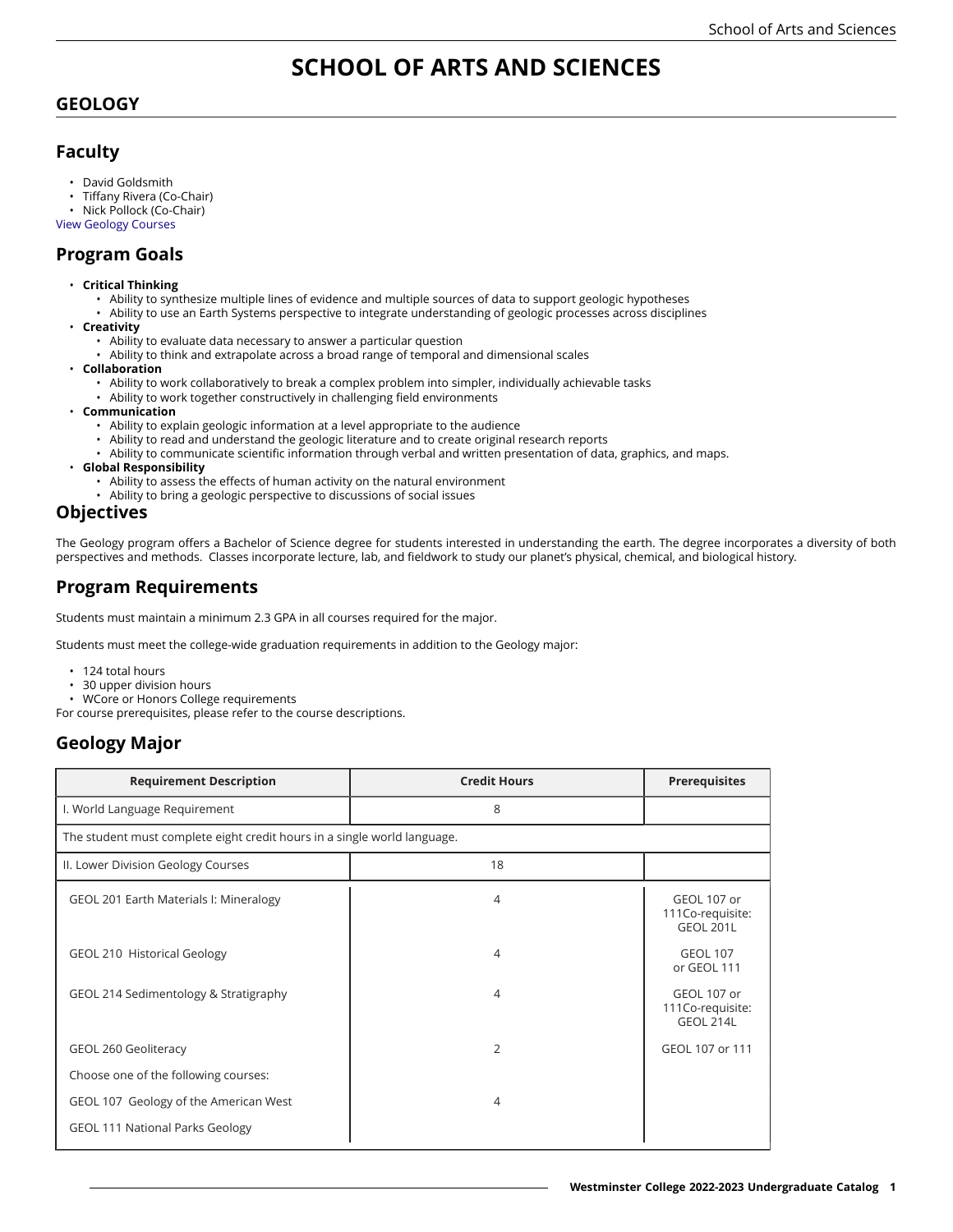#### School of Arts and Sciences

| <b>Requirement Description</b>                                                                             | <b>Credit Hours</b> | <b>Prerequisites</b>                                                           |
|------------------------------------------------------------------------------------------------------------|---------------------|--------------------------------------------------------------------------------|
| III. Upper Division Geology Courses                                                                        | 18                  |                                                                                |
| GEOL 301 Earth Materials II: Petrology                                                                     | 4                   | GEOL 201, CHEM<br>111Co-requisite:<br><b>GEOL 301L</b>                         |
| GEOL 310 Structural Geology and Tectonics                                                                  | 4                   | GEOL 107 or 111Pre<br>or co-requisite:<br>GEOL 425 and PHYS<br>152 or PHYS 212 |
| GEOL 315 Principles of Paleontology                                                                        | 4                   |                                                                                |
| GEOL 360 Field Geology                                                                                     | 6                   | GEOL 214, GEOL<br>301, GEOL 310, and<br>GEOL 107 or 111                        |
| IV. Electives                                                                                              | 8                   |                                                                                |
| Students must take an additional eight credits in geology, including at least one course at the 400 level. |                     |                                                                                |
| V. Required Courses from Other Programs                                                                    | 24                  |                                                                                |
| CHEM 111 Principles of Chemistry I                                                                         | $\overline{4}$      | Pre or co-<br>requisite: MATH<br>144 or MATH 143                               |
| CHEM 112 Principles of Chemistry II                                                                        | 4                   | <b>CHEM 111</b>                                                                |
| MATH 201 Calculus I                                                                                        | 4                   | <b>MATH 144</b>                                                                |
| MATH 202 Calculus II                                                                                       | 4                   | <b>MATH 201</b>                                                                |
| PHYS 151 or PHYS 211 Principles of Physics I or<br>Physics for Scientists and Engineers I                  | 4                   | <b>MATH 144</b>                                                                |
| PHYS 152 or PHYS 212 Principles of Physics II or<br>Physics for Scientists and Engineers II                | $\overline{4}$      | <b>PHYS 151</b><br>or PHYS 211                                                 |
| Total Hours for the Geology Major                                                                          | 76                  |                                                                                |

#### **Recommended Plan of Study for Geology**

|        | <b>Fall Semester</b>                                                                  | <b>Spring Semester</b>                                                   |
|--------|---------------------------------------------------------------------------------------|--------------------------------------------------------------------------|
| Year 1 | <b>Geology Learning Community</b><br><b>CHEM 111</b><br><b>MATH 201</b>               | <b>CHEM 112</b><br><b>MATH 202</b><br><b>GEOL 210</b><br><b>GEOL 260</b> |
| Year 2 | <b>GEOL 201</b><br><b>PHYS 151</b>                                                    | <b>GEOL 301</b><br><b>GEOL 214</b><br><b>PHYS 152</b>                    |
| Year 3 | <b>GEOL 315</b><br>DATA 220 (recommended for students<br>considering graduate school) | GEOL 310<br>GEOL 360 (summer)<br><b>GEOL Electives</b>                   |
| Year 4 | <b>GEOL Electives</b>                                                                 | <b>GEOL Electives</b>                                                    |

# **Geology Minor**

| <b>Requirement Description</b>         | <b>Credit Hours</b> | <b>Prerequisites</b>                                 |
|----------------------------------------|---------------------|------------------------------------------------------|
| I. Required Geology Courses            | 14                  |                                                      |
| GEOL 201 Earth Materials I: Mineralogy |                     | GEOL 107 or 111<br>Co-requisite:<br><b>GEOL 201L</b> |
| <b>GEOL 210 Historical Geology</b>     |                     | <b>GEOL 107</b><br>or GEOL 111                       |